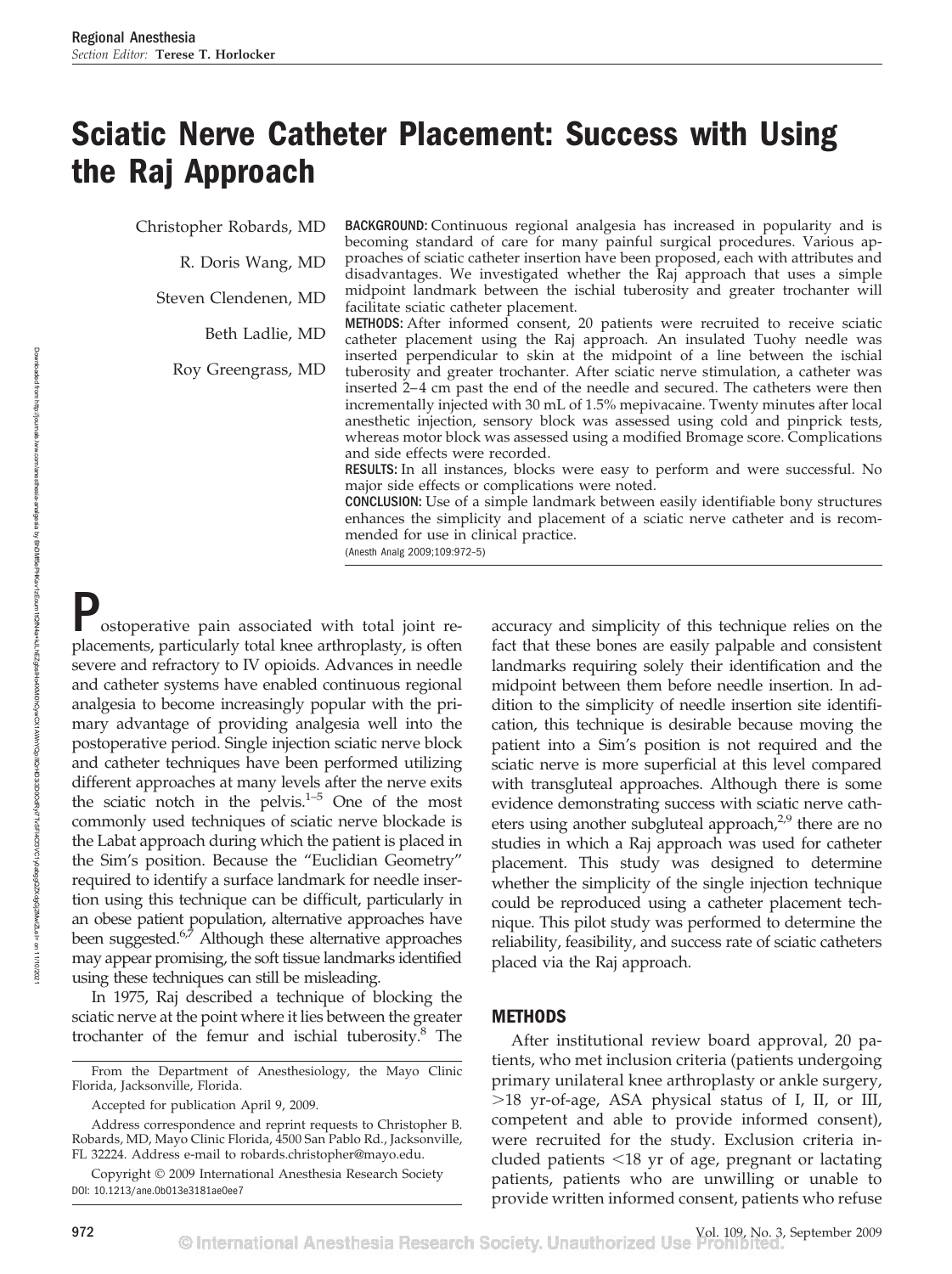

Figure 1. Proper leg positioning for sciatic nerve block using Raj approach.

regional anesthesia, patients who have a contraindication to regional anesthesia (i.e., coagulopathy, bleeding diathesis), and patients who have a known allergy to amide local anesthetics. After informed consent, standard monitors (noninvasive blood pressure cuff, ECG, pulse oximetry) were placed on each patient. Supplemental oxygen was administered via nasal canula at 2–3 L/min. Intravenous midazolam was administered in increments of 1 mg for anxiolysis and fentanyl was administered in increments of 50  $\mu$ g for pain associated with the procedure. The patient was positioned supine with the operative extremity flexed at the hip and flexed 90° at the knee (Fig. 1).

The greater trochanter and ischial tuberosity were identified and marked (Fig. 2). The needle insertion site was at the midpoint of a line joining the greater trochanter and ischial tuberosity at the level of the gluteal crease. After sterile prep and drape, and subcutaneous local anesthetic injection, an 18-G, 4-in. (100 mm) insulated Tuohy needle (B. Braun, Bethlehem, PA) attached to a nerve stimulator (Stimuplex Dig RC, B. Braun) with an initial setting of 1.5 mA, 2 Hz was inserted perpendicular to the skin with the bevel directed cephalad (toward the gurney). On successful sciatic nerve stimulation (plantar flexion/dorsiflexion)



Figure 2. Surface landmarks and needle insertion site for sciatic nerve block using Raj approach.

at a current of -0.5 mA, a 20-G multiport, closed tip polyamide nylon catheter (B. Braun) was advanced through the needle to lie approximately 2-4 cm past the tip. If difficulty was encountered with catheter advancement (inability to easily advance catheter on first attempt), 10 mL of sterile saline were injected through the needle injection side port, and an attempt to advance the catheter was repeated. An anesthesiologist present during the block procedure documented the number of needle passes and the time taken to perform the block procedure. After negative aspiration and negative test dose injection (3 mL 1.5% lidocaine with 1:200,000 epinephrine), 30 mL of preservative free mepivacaine 1.5% was injected through the sciatic catheter in 5 mL increments. The catheters were fixed to the skin with Steri-Strips (3M, St. Paul, MN) and a Tegaderm (3M). Sensory and motor blockade were assessed 20 min after the completion of injection by another anesthesiologist who was blinded to the regional block technique performed. Sensory blockade was assessed in the plantar and dorsal surfaces of the foot using a blunt tip needle. Motor block of the tibial and common peroneal branches of the sciatic nerve were assessed using a modified Bromage score (Appendix). Successful block was defined as the presence of sensory block and motor block (Bromage scale  $\geq$ 2) in either the common peroneal or tibial nerve distribution, 20 min after local anesthetic injection through the catheter.

### Data Collection

The following information was collected from 20 patients in this observational study: age, sex, height, weight, time from needle insertion to completion of catheter insertion, total number of skin punctures made during block, total number of redirections made during block, lowest current achieved during block, difficulty during catheter insertion, need for saline dilation, distance from skin to sciatic nerve, depth of catheter, presence of blood in catheter, fentanyl dose, midazolam dose, Bromage score in the tibial nerve distribution, Bromage score in the peroneal nerve distribution, and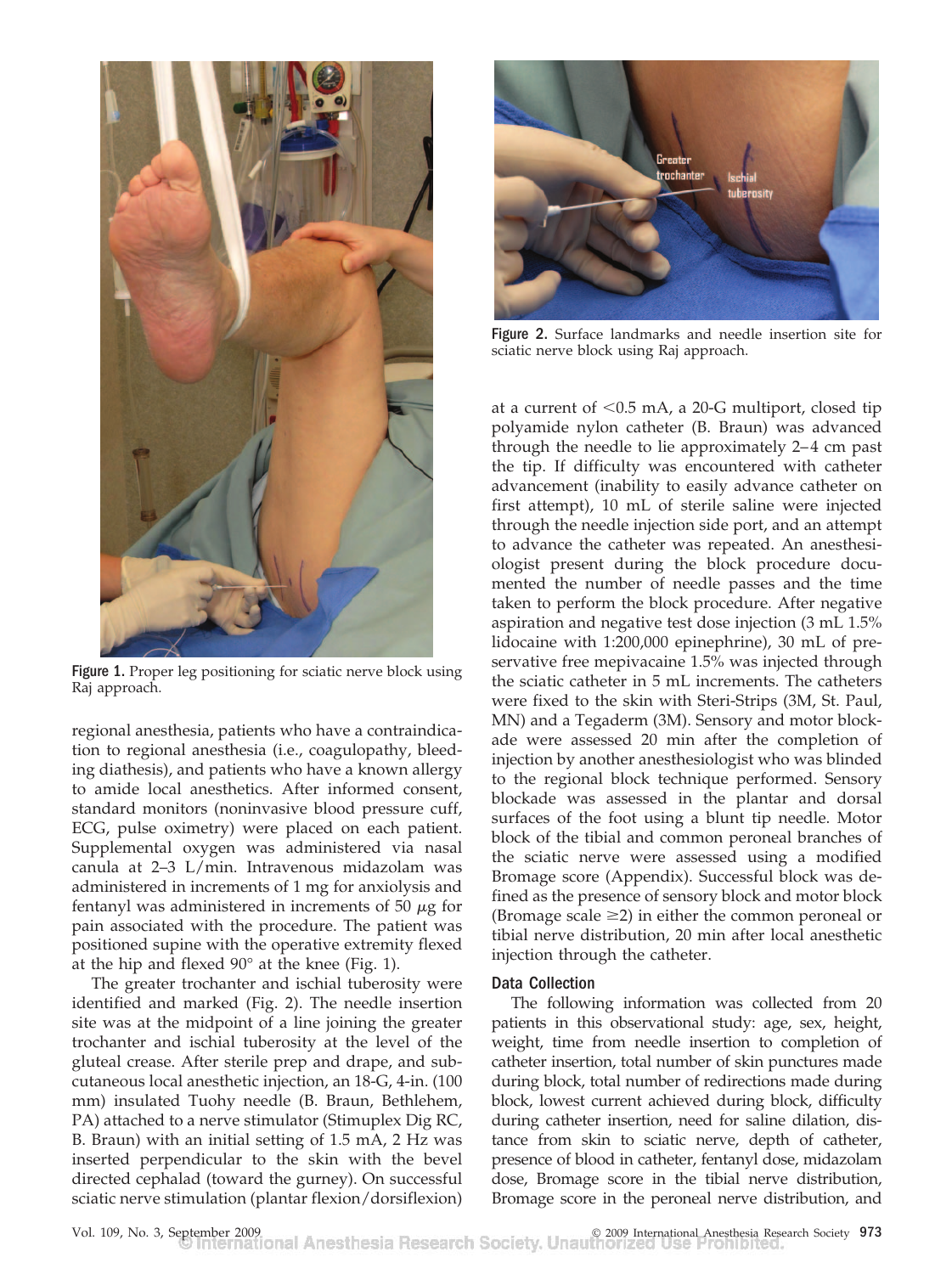Table 1. Patient Characteristics

| Variable   | Summary ( $N = 20$ ) |
|------------|----------------------|
| Age        | 69(9)                |
| Sex (male) | $10(50\%)$           |
| <b>BMI</b> | 31(4)                |

Numerical data are summarized with the sample mean (sp).

 $BMI = body$  mass index.

sensory block assessment at the bottom of the foot, heel, anterior and lateral aspect of the foot.

## Statistical Analysis

Numerical data was summarized with the sample median and range. Categorical data was summarized with number and percent of patients. An exact binomial 95% confidence interval was used to estimate the proportion of successful blocks.

## **RESULTS**

Twenty patients were recruited for the study. All 20 patients completed the study. All patients tolerated positioning and catheter insertion well using moderate sedation. Patient characteristics are presented in Table 1. All 20 patients (100%) had a successful block. Most patients (75%) required one needle puncture site, only one required more than two puncture sites. Average time for catheter placement was 2.8 min with 1.2 needle redirections. Difficult catheter advancement was encountered in two patients (10%) but was easily managed with saline injection through the needle before catheter readvancement. Two other patients had saline injection through the needle before catheter advancement because of the anesthesiologist's preference. Average distance of the sciatic nerve from skin was 5.9 cm. Tibial nerve stimulation was observed in 16 patients and peroneal nerve stimulation in four patients (Table 2). Success rate of the Raj sciatic catheter is summarized in Table 3. All patients had sensory anesthesia in the distribution of both the tibial and peroneal nerves. At the 20 min time point, 16 patients had significant weakness in both terminal nerve distributions, whereas four patients had significant weakness in the peroneal distribution only. None of the patients demonstrated any signs of local anesthetic toxicity during the procedure.

## **DISCUSSION**

Continuous sciatic nerve blockade using a subgluteal approach has been described in the past with excellent results. $9-12$  However, we know of no reports of sciatic nerve catheter placement using a Raj approach. The benefits of using this approach over other approaches are that patient repositioning to a Sim's position is not required and that dependence on difficult to identify landmarks is eliminated. Easy to identify landmarks are particularly important in an obese patient population where block failure is more likely to  $occur.<sup>13</sup>$  All patients in our study population (100%) had a successful block as defined by sensory

Table 2. Surgery/Block Characteristics

|                                                     | Summary    |
|-----------------------------------------------------|------------|
| Variable                                            | $(N = 20)$ |
| Side of surgery (right)                             | 9(45%)     |
| Time taken to place needle and catheter (min)       | 2.8(1.6)   |
| Number of skin punctures made during block          |            |
|                                                     | 15(75%)    |
| 2                                                   | $4(20\%)$  |
| $\overline{3}$                                      | 1(5%)      |
| Number of redirections made during block            | $1(0-4)$   |
| Lowest current achieved during block (mA)           | 0.46(0.09) |
| Nerve distribution with motor response <sup>a</sup> |            |
| Tibial nerve                                        | 15(79%)    |
| Peroneal nerve                                      | 4(21%)     |
| Difficulty during catheter insertion                | $2(10\%)$  |
| Saline dilation                                     | $4(20\%)$  |
| Distance from skin to sciatic nerve (cm)            | 5.9(2.0)   |
| Depth of catheter (cm)                              | 6.5(2.1)   |
| Fentanyl dose $(\mu g)$                             | 128 (62)   |
| Midazolam dose (mg)                                 | 2.9(1.1)   |

Numerical data are summarized with the sample mean (sp) and the number of redirections given as a median with range.

*<sup>a</sup>* Not available for one patient.

### Table 3. Patient Outcomes

| Variable                                       | Summary<br>$(N = 20)$ |
|------------------------------------------------|-----------------------|
| Sensory block                                  |                       |
| Plantar aspect of the foot                     | $20(100\%)$           |
| Dorsum of the foot                             | $20(100\%)$           |
| Motor block                                    |                       |
| Plantar flexion weakness (Bromage $T \geq 2$ ) | $16(80\%)$            |
| Dorsi flexion weakness (Bromage $P \geq 2$ )   | 20 (100%)             |
| Successful block                               | 20 (100%)             |

loss to pinprick on the dorsum or plantar surface of the foot at 20 min (in actuality both plantar and dorsum sensory blockade was present in all patients). All blocks were quickly performed (average, 2.8 min) with minimal needle redirections (average, 1 redirect). Most catheters (90%) were easily advanced on the first attempt. The remaining two catheters (10%) were easily advanced after the injection of 10 mL of saline. Although data were not compiled regarding analgesia in the postoperative period, because the local anesthetic was administered through the peripheral nerve catheter, a functional catheter is assumed. Pain associated with total knee arthroplasty is variable, particularly in the posterior knee. In fact some patients, although it is the minority, do not require the use of continuous sciatic nerve blockade.<sup>14</sup> This has led some practitioners to perform single injection sciatic nerve blockade or forego sciatic nerve blockade altogether in favor of IV patient-controlled analgesia. However, because the majority of patients do in fact have at least some degree of posterior knee pain following total knee arthroplasty, $14$  an easy to perform, reliable approach to sciatic nerve catheter placement is particularly attractive for patients in whom narcotic analgesia is best avoided (allergy, history of opioid associated nausea/vomiting, obstructive sleep apnea, cognitive